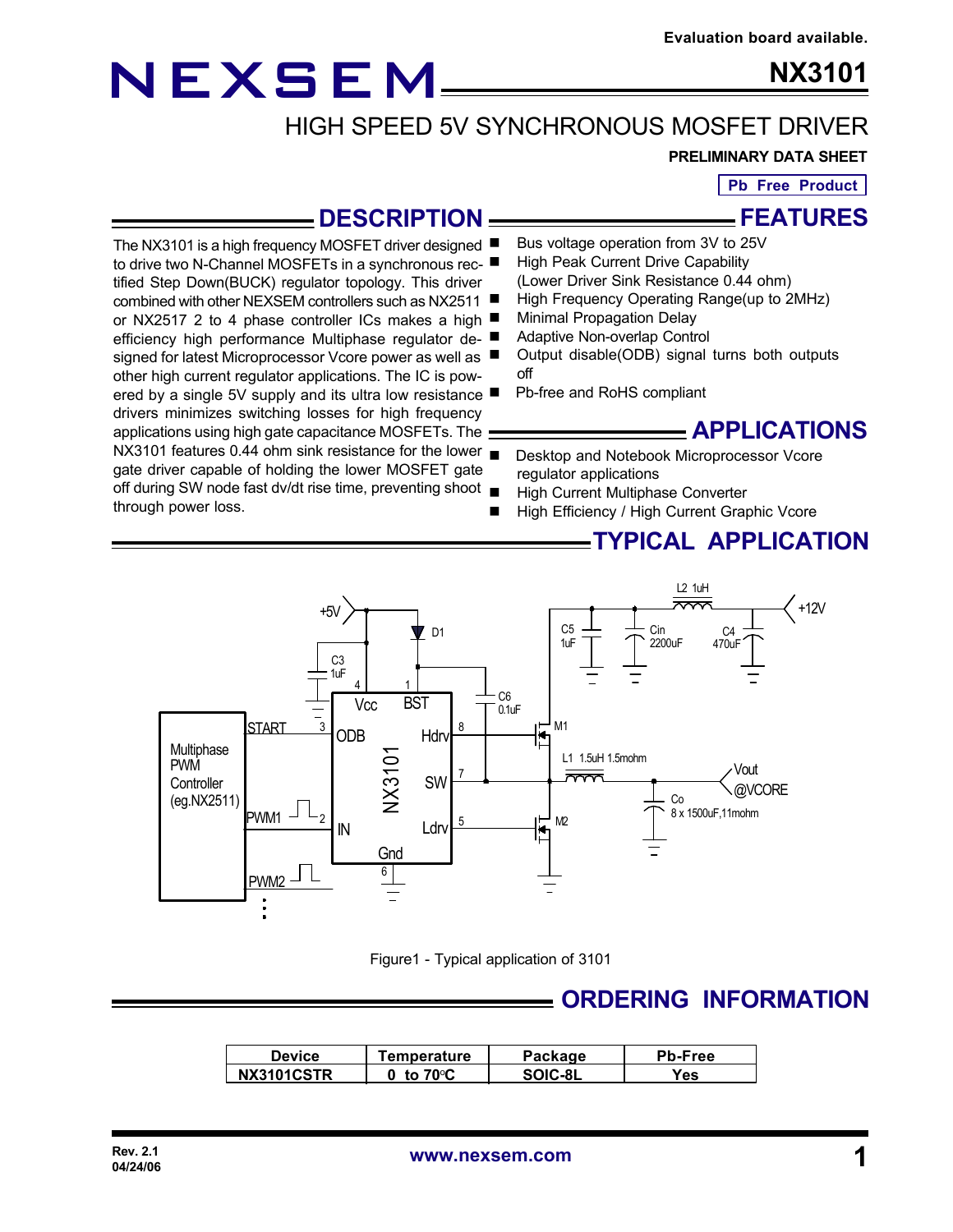# NEXSEM

### **ABSOLUTE MAXIMUM RATINGS**

| Operating Junction Temperature Range  -40°C to 125°C |  |
|------------------------------------------------------|--|

Caution: Stresses above those listed in "ABSOLUTE MAXIMUM RATINGS", may cause permanent damage to the device. This is a stress only rating and operation of the device at these or any other conditions above those indicated in the operational sections of this specification is not implied.

### **PACKAGE INFORMATION**



## **ELECTRICAL SPECIFICATIONS**

Unless otherwise specified, these specifications apply over VCC =BST= 5V, SW=GND=0V, ODB=VCC, and T<sub>A</sub> = 0 to 125 °C. Typical values refer to  $T_A = 25$  °C.

| <b>PARAMETERS</b>               | <b>SYM</b>   | <b>TEST CONDITIONS</b>     | <b>MIN</b> | <b>TYP</b> | <b>MAX</b>     | <b>UNITS</b> |
|---------------------------------|--------------|----------------------------|------------|------------|----------------|--------------|
| <b>Vcc Supply</b>               |              |                            |            |            |                |              |
| Vcc Quiescent Current Operating | Iq           | $VBST=12V$ , $IN=0V$       |            | 0.5        | $\overline{2}$ | mA           |
| Mode                            |              |                            |            |            |                |              |
|                                 |              | VBST= $12V$ , IN= $5V$     |            | 0.5        | $\overline{2}$ |              |
|                                 |              | IN=Swch at 500Khz, 50% DC, |            | TBD        |                |              |
|                                 |              | $CL=0$                     |            |            |                |              |
|                                 |              | IN=Swch at 500Khz, 50% DC, |            | TBD        |                |              |
|                                 |              | $CL = 3nF$                 |            |            |                |              |
| Vcc Quiescent Current           | Iqsd         | $ODB=0V$                   |            | 0.5        | 2              | uA           |
| Shutdown Mode                   |              |                            |            |            |                |              |
| <b>ODB</b>                      |              |                            |            |            |                |              |
| ODB Threshold (High)            | ODB(H)       |                            | 2.4        |            |                | V            |
| ODB Threshold (Low)             | ODB(L)       |                            |            |            | 0.8            | V            |
| <b>ODB</b> Current              | <b>I</b> enb |                            | $-2$       |            | $\overline{2}$ | uA           |
| Propagation delay time          | Tprop        |                            |            | 15         |                | ns           |
| $\mathbf{I}$ N                  |              |                            |            |            |                |              |
| Input voltage High              | IN(H)        |                            | 2.4        |            |                | V            |
| Input Voltage low               | IN(L)        |                            |            |            | 0.8            | V            |
| <b>Input Current</b>            | bias-ODB     |                            | $-2$       |            | $\overline{2}$ | uA           |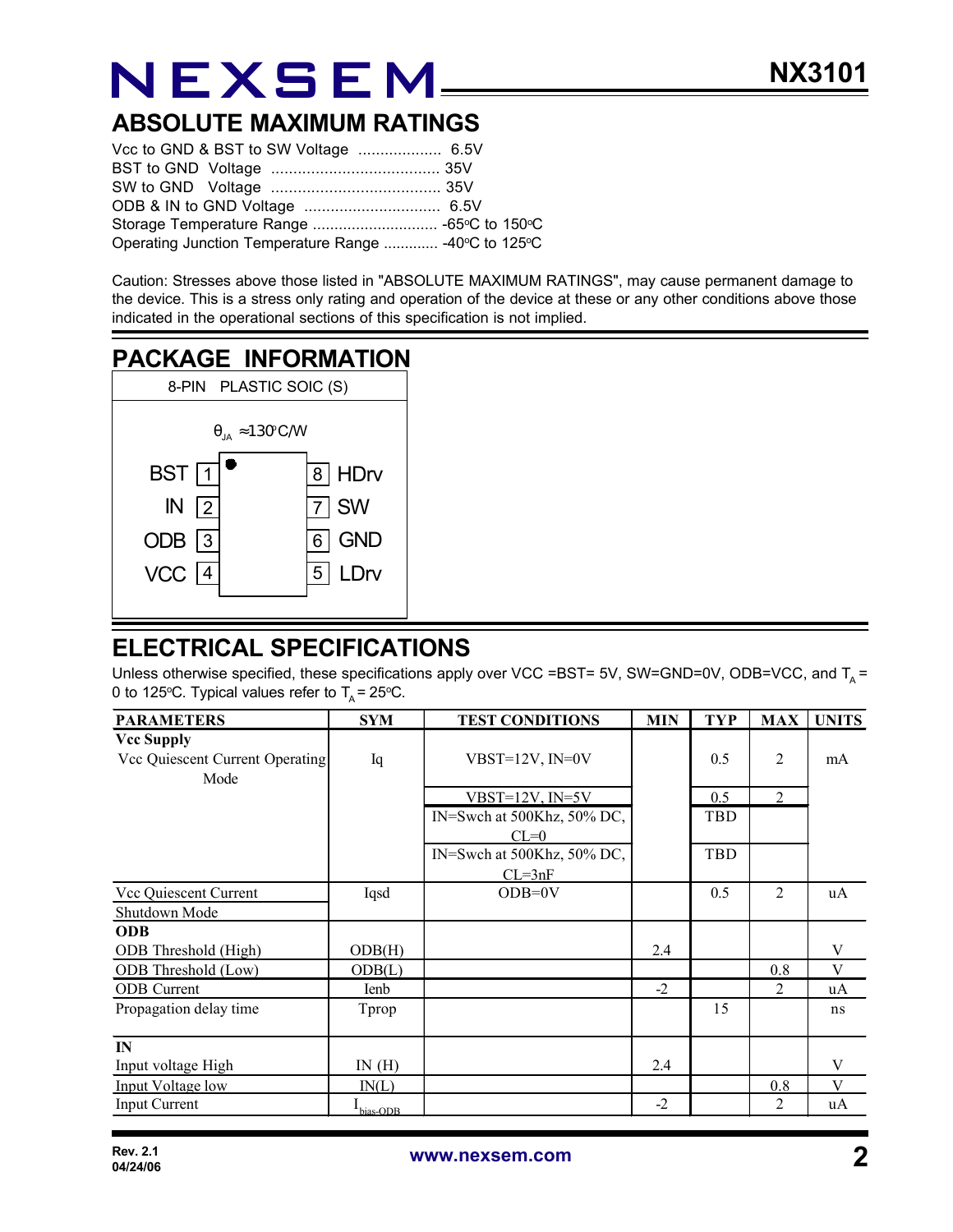# NEXSEM\_\_\_\_

| <b>PARAMETERS</b>           | <b>SYM</b>               | <b>TEST CONDITIONS</b>       | <b>MIN</b> | <b>TYP</b> | <b>MAX</b> | <b>UNITS</b> |
|-----------------------------|--------------------------|------------------------------|------------|------------|------------|--------------|
| High Side driver(CL=3300pF) |                          |                              |            |            |            |              |
| Output Impedance, Sourcing  | $R_{source}(Hdrv)$       |                              |            | 0.85       |            | ohm          |
| Current                     |                          |                              |            |            |            |              |
| Output Impedance, Sinking   | $R_{\text{sink}}(Hdrv)$  |                              |            | 0.65       |            | ohm          |
| <b>Current</b>              |                          |                              |            |            |            |              |
| Rise Time                   | THDrv(Rise)              | 10% to 90%                   |            | 25         |            | ns           |
| Fall Time                   | THDrv(Fall)              | $90\%$ to $10\%$             |            | 20         |            | ns           |
| Deadband Time               | $Tdead(L \text{ to } H)$ | LDRV going Low to HDRV       |            | 30         |            | ns           |
|                             |                          | going High, $10\%$ to $10\%$ |            |            |            |              |
| Propagation Delay           | Tdelay(H)                | IN going HI to LDRV going    |            | 10         |            | ns           |
|                             |                          | Low                          |            |            |            |              |
| Low Side Driver(CL=3300pF)  |                          |                              |            |            |            |              |
| Output Impedance, Sourcing  | $R_{source}(Ldrv)$       |                              |            | 0.85       |            | ohm          |
| Current                     |                          |                              |            |            |            |              |
| Output Impedance, Sinking   | $R_{source}(Ldrv)$       |                              |            | 0.5        |            | ohm          |
| Current                     |                          |                              |            |            |            |              |
| Rise Time                   | TLDrv(Rise)              | 10% to 90%                   |            | 25         |            | ns           |
| Fall Time                   | TLDrv(Fall)              | 90% to 10%                   |            | 20         |            | ns           |
| Deadband Time               | Tdead( $H$ to $L$ )      | SW going Low to LDRV going   |            | 20         |            | ns           |
|                             |                          | High, $10\%$ to $10\%$       |            |            |            |              |
| Propagation Delay           | $T$ delay $(L)$          | IN going Low to LDRV going   |            | 10         |            | ns           |
|                             |                          | High                         |            |            |            |              |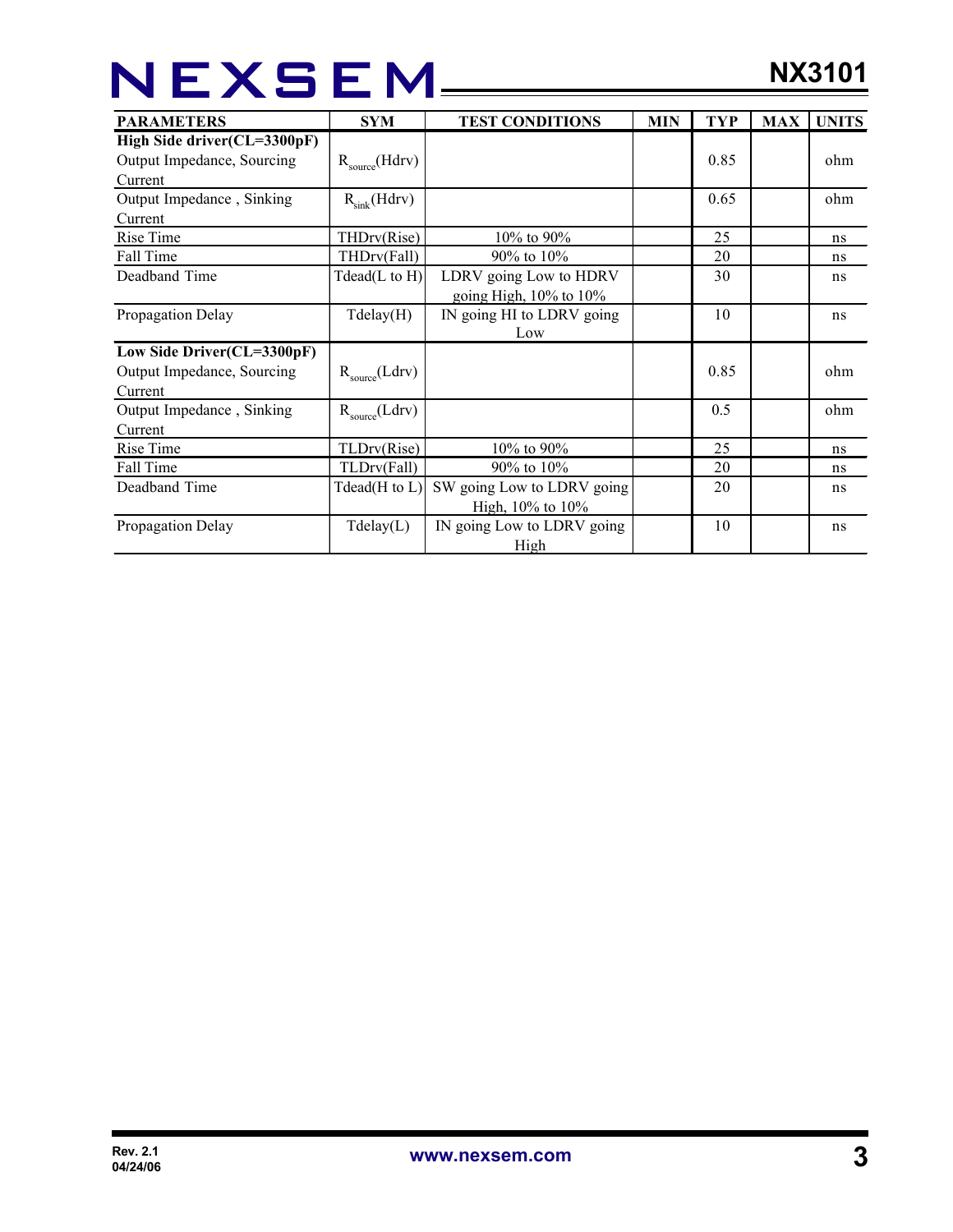| Pin# | <b>Pin Symbol</b> | <b>Pin Description</b>                                                                                                                                                                              |
|------|-------------------|-----------------------------------------------------------------------------------------------------------------------------------------------------------------------------------------------------|
|      | <b>BST</b>        | Bootstrap Pin. A capacitor is connected between BST and SW pins to generate the<br>floating bootstrap voltage for High-side Driver. The capacitor value is typically between<br>$0.1$ uf to $1$ uF. |
|      | $\mathbf{I}$ N    | PWM input signal to the MOSFET drivers.                                                                                                                                                             |
| 3    | <b>ODB</b>        | Output disable pin. When high the internal circuitry is enabled. When low both high side<br>and low side drivers are turned off.                                                                    |
| 4    | <b>VCC</b>        | Biasing supply both for the IC and low side driver, a minimum of luF ceramic cap should<br>be connected between this pin and PGND.                                                                  |
| 5    | <b>LDRV</b>       | Output driver for low side MOSFET.                                                                                                                                                                  |
| 6    | <b>GND</b>        | Power ground.                                                                                                                                                                                       |
| 7    | <b>SW</b>         | Switching point, this pin connects to the junction of external high-side and low-side<br>MOSFET <sub>s.</sub>                                                                                       |
| 8    | <b>HDRV</b>       | Output drive for high-side MOSFET.                                                                                                                                                                  |

#### **PIN DESCRIPTIONS**